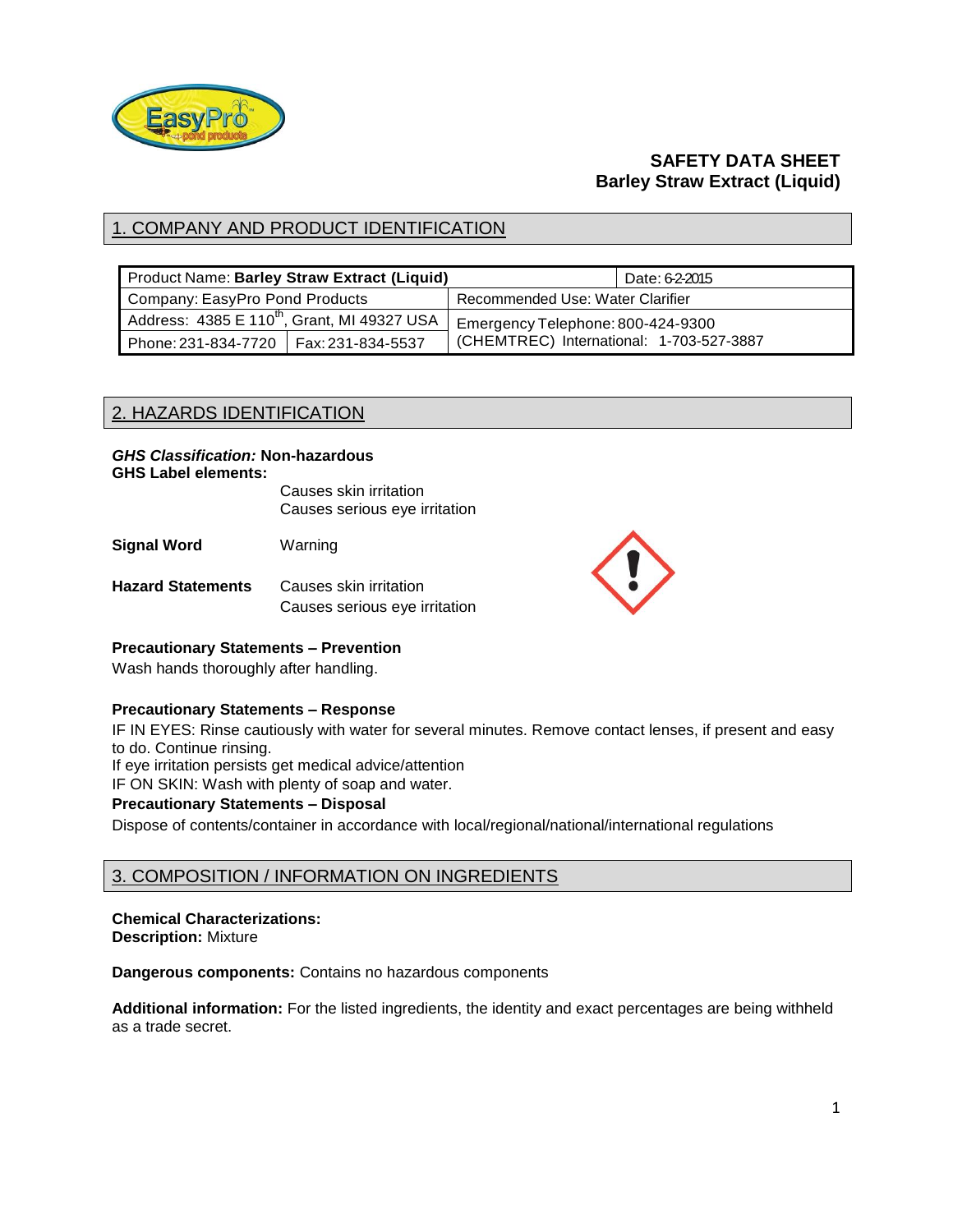# 4. FIRST AID MEASURES

| <b>General advice:</b> | Immediately remove any clothing soiled by the product.                                                                                                                  |
|------------------------|-------------------------------------------------------------------------------------------------------------------------------------------------------------------------|
| <b>Eye Contact:</b>    | Remove contacts lenses if worn, if possible. Rinse opened eye(s) for several<br>minutes with running water. Then consult a doctor.                                      |
| <b>Skin Contact:</b>   | Immediately rinse with water. If irritation continues, consult a doctor.                                                                                                |
| Inhalation:            | Supply fresh air; consult a doctor in case of complaints.                                                                                                               |
| Ingestion:             | Rinse out mouth and then drink plenty of water. Do not induce vomiting;<br>immediately call for medical help. Never give anything by mouth to an<br>unconscious person. |

# 5. FIRE FIGHTING MEASURES

**Suitable Extinguishing Media:** CO2, extinguishing powder or water spray. Fight larger fires with water spray or alcohol resistant foam.

### **Unsuitable Extinguishing Media:** None.

## **Specific Hazards Arising from the Substance or Mixture:**

Formation of toxic gases is possible during heating or in case of fire.

## **Protective equipment and precautions for firefighters:**

As in any fire, wear self-contained breathing apparatus, pressure-demand, MSHA/NIOSH (approved or equivalent) and full protective gear.

# 6. ACCIDENTAL RELEASE MEASURES

| <b>Personal precautions:</b>       | Avoid contact with skin and eyes. Wear protective equipment. Ensure<br>adequate ventilation.                                                                                                                                 |
|------------------------------------|------------------------------------------------------------------------------------------------------------------------------------------------------------------------------------------------------------------------------|
| <b>Environmental precautions:</b>  | Do not allow product to enter sewers.                                                                                                                                                                                        |
| Clean up methods:                  | Absorb with liquid-binding material (sand, diatomite, acid binders,<br>universal binders sawdust). Send for recovery or disposal in suitable<br>receptacles. Dispose contaminated material as waste according to Sec.<br>13. |
| <b>Reference to other Section:</b> | Refer to Sec. 7, 8 and 13.                                                                                                                                                                                                   |

## 7. HANDLING AND STORAGE

| Handling: | Use in a well ventilated areas. Open and handle receptacles with care.<br>Avoid splashes or sprays in enclosed areas. Handle in accordance with<br>good industrial hygiene and safety practices. Avoid contact with skin and<br>eyes. Use personal protective equipment as required. |
|-----------|--------------------------------------------------------------------------------------------------------------------------------------------------------------------------------------------------------------------------------------------------------------------------------------|
| Storage:  | Keep container tightly closed. Store in cool, dry conditions.                                                                                                                                                                                                                        |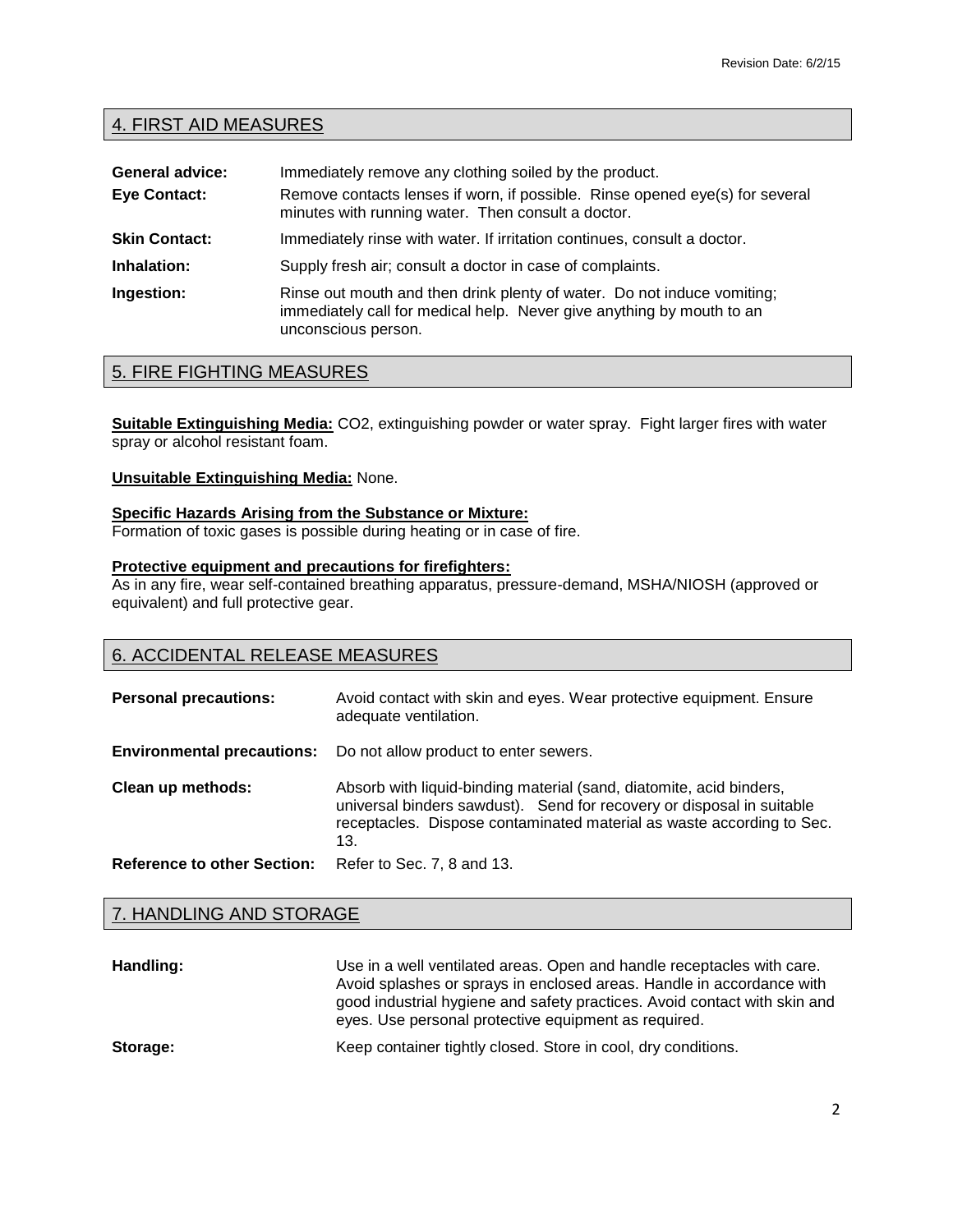# 8. EXPOSURE CONTROLS / PERSONAL PROTECTION

## **Control Parameters**

## **Components with limit values that require monitoring at the workplace:** None known

**Additional information:** The lists that were valid during the creation were used as the basis. **Exposure Controls: General protective and hygienic measures:**

|                                  | The usual precautionary measures for handling chemicals should be<br>followed.<br>Keep away from foodstuff, beverages and feed.<br>Immediately remove all soiled and contaminated clothing.<br>Wash hands before breaks and at the end of work.<br>Avoid contact with the eyes and skin.<br>Use only in well ventilated areas. |
|----------------------------------|--------------------------------------------------------------------------------------------------------------------------------------------------------------------------------------------------------------------------------------------------------------------------------------------------------------------------------|
| <b>Engineering Controls:</b>     |                                                                                                                                                                                                                                                                                                                                |
| <b>Eye/Face Protection:</b>      | None required for consumer use. If splashes are likely to occur, wear<br>safety glasses with side-shields.                                                                                                                                                                                                                     |
| <b>Skin and Body Protection:</b> | None required for consumer use. Repeated or prolonged contact: Wear<br>protective gloves and protective clothing.                                                                                                                                                                                                              |
| <b>Respiratory Protection:</b>   | No protective equipment is needed under normal use conditions. If<br>exposure limits are exceeded or irritation is experienced, ventilation and<br>evacuation may be required.                                                                                                                                                 |
| <b>Hygiene Measures:</b>         | Handle in accordance with good industrial hygiene and safety practices.<br>Take off contaminated clothing and wash before re-use.                                                                                                                                                                                              |

# 9. PHYSICAL AND CHEMICAL PROPERTIES

| <b>Physical State:</b>               | Liquid            |
|--------------------------------------|-------------------|
| Appearance:                          | Dark Brown        |
| Odor:                                | Musty             |
| Odor threshold:                      | Not determined    |
| pH:                                  | 6.5               |
| <b>Melting/Freezing Point:</b>       | Not determined    |
| <b>Boiling Point:</b>                | Not determined    |
| <b>Flash Point:</b>                  | Not applicable    |
| <b>Evaporation Rate:</b>             | Not determined    |
| <b>Flammability:</b>                 | Not applicable    |
| <b>Upper/Lower Flammability</b>      |                   |
| Limits:                              | Not determined    |
| <b>Vapor Pressure:</b>               | Not determined    |
| <b>Vapor Density:</b>                | Not determined    |
| <b>Specific Gravity:</b>             | 1.07              |
| <b>Water solubility:</b>             | Complete          |
| <b>Solubility in other solvents:</b> | No data available |
| <b>Partition coefficient:</b>        |                   |
| n-octanal/water                      | Not determined    |
| <b>Autoignition Temperature:</b>     | Not determined    |
| <b>Viscosity:</b>                    | Not determined    |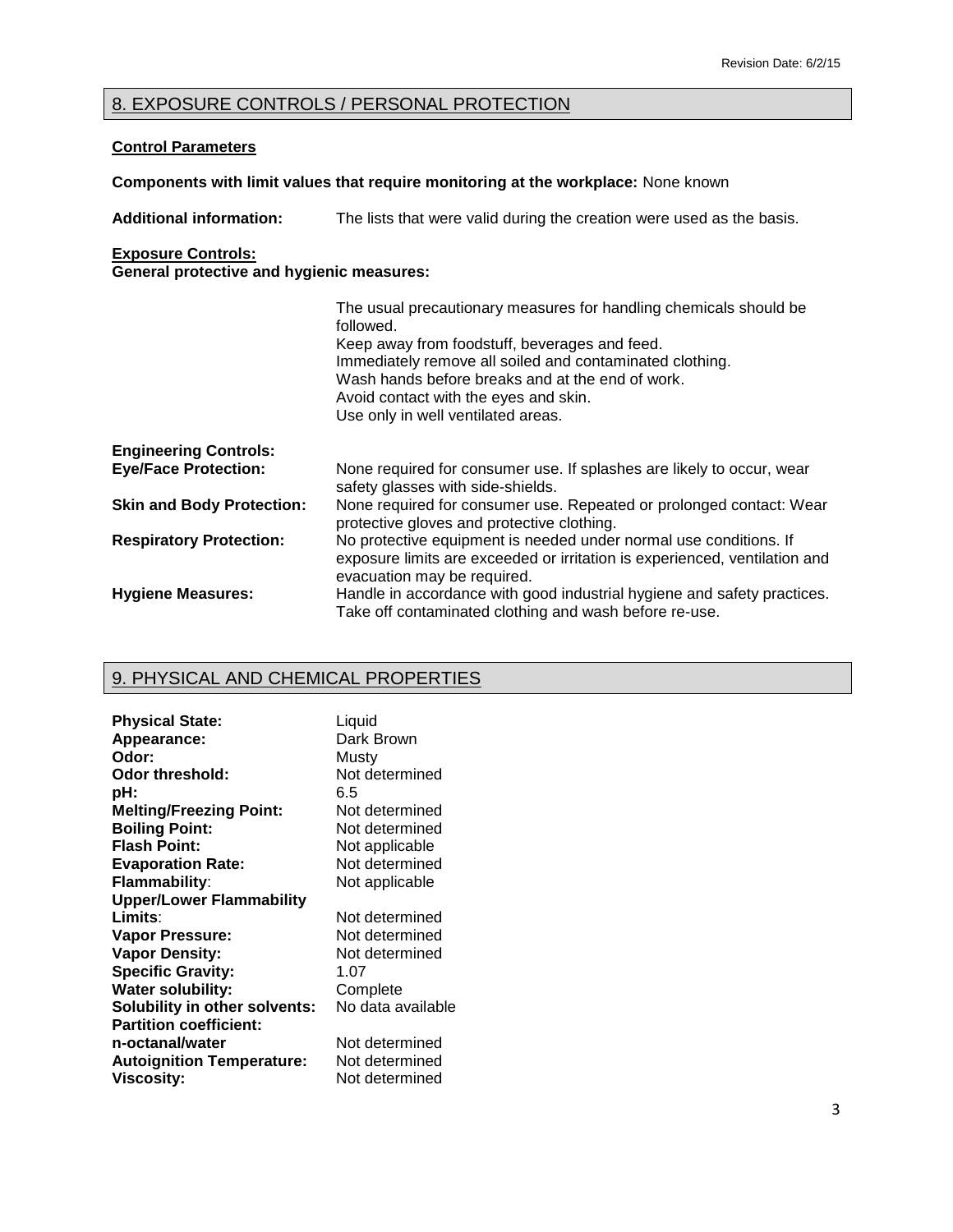## 10. STABILITY AND REACTIVTY

| <b>Reactivity:</b>                                  | No data available.                           |
|-----------------------------------------------------|----------------------------------------------|
| Stability:                                          | Stable under recommended storage conditions. |
| Possibility of Hazardous Reactions: Not determined. |                                              |
| <b>Conditions to avoid:</b>                         | None known.                                  |
| Incompatibilities:                                  | No further relevant information available    |

**Hazardous decomposition products:** None known.

## 11. TOXICOLOGICAL INFORMATION

**Acute toxicity:**

**LD/LC 50 values that are relevant for classification:**

| <b>Primary irritant effect</b>                   |                                                                                                                       |  |
|--------------------------------------------------|-----------------------------------------------------------------------------------------------------------------------|--|
| On skin:<br>On eyes:                             | May cause skin irritation. Rinse skin after using product.<br>Avoid eye contact. Rinse with copious amounts of water. |  |
| <b>Sensitization:</b>                            | No sensitizing effects known                                                                                          |  |
| Sub-acute to chronic toxicity:                   | No further relevant information available                                                                             |  |
| Additional toxicological information: None known |                                                                                                                       |  |

**Carcinogenic categories**

**NTP (National Toxicology Program):** None of the ingredients is listed **OSHA-Ca (Occupational Safety and Health Administration):** No further relevant information available **Probable routes of exposure:** Skin, eyes, inhalation, and ingestion **Acute effects (acute toxicity, irritation and corrosivity): Repeated Dose Toxicity:** No further relevant information available

# 12. ECOLOGICAL INFORMATION

| <b>Aquatic toxicity:</b><br>Persistence and degradability:<br>Behavior in environmental system: | No further relevant information available<br>No further relevant information available |
|-------------------------------------------------------------------------------------------------|----------------------------------------------------------------------------------------|
| <b>Bio-accumulative potential:</b>                                                              | No further relevant information available                                              |
| <b>Mobility in soil:</b>                                                                        | No further relevant information available                                              |
| Additional ecological information:                                                              | Do not allow undiluted product or large quantities of product to                       |
| <b>General notes:</b>                                                                           | reach water course or sewage systems.                                                  |
| Other adverse effects:                                                                          | No further relevant information available.                                             |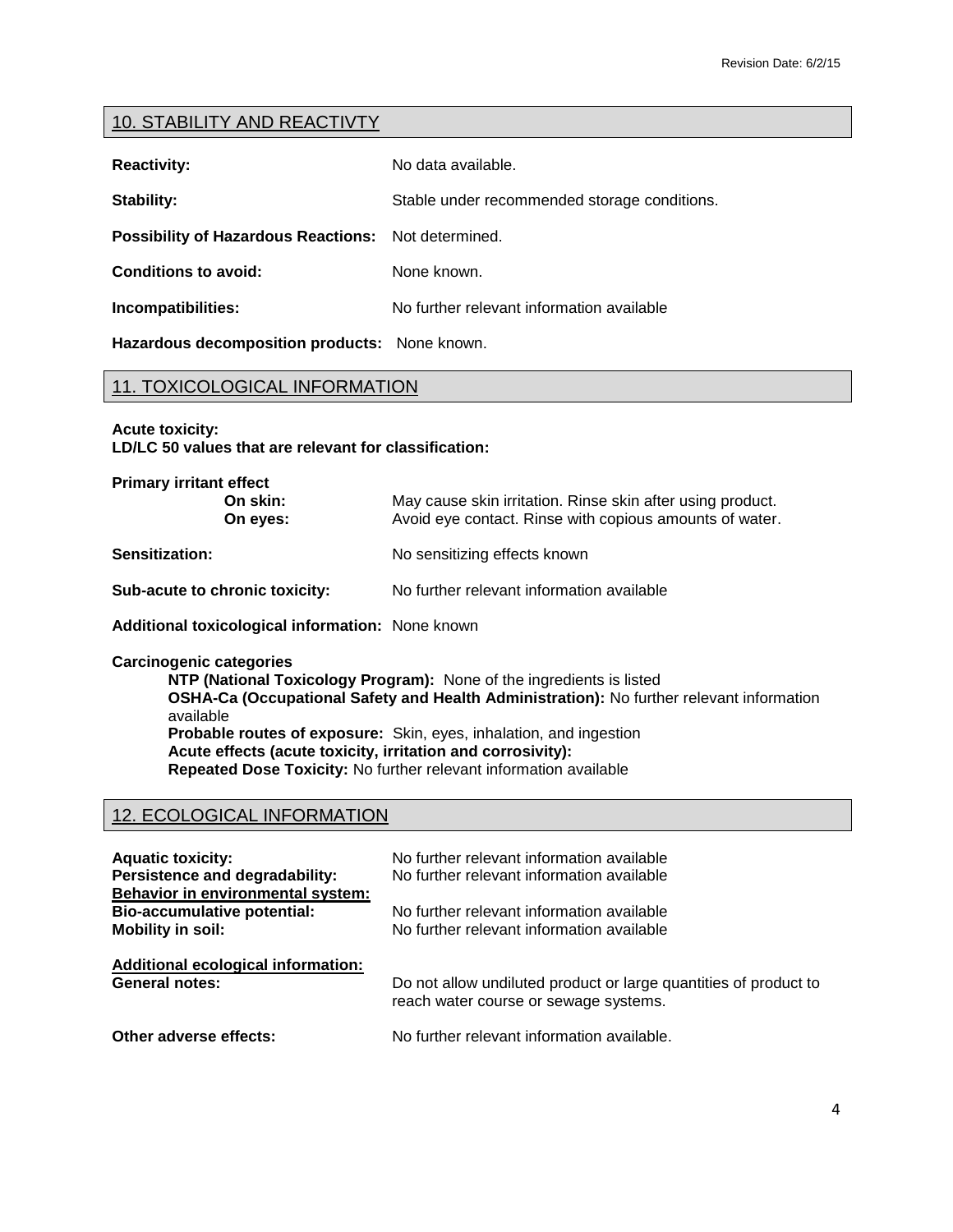## 13. DISPOSAL CONSIDERATIONS

**Disposal Methods:** This material, as supplied, is not a hazardous waste according to Federal Regulations (40 CFR 261). This material could become a hazardous waste if it is mixed with or otherwise comes in contact with a hazardous waste, if chemical additions are made to this material or if the material is processed or otherwise altered. Consult 40 CFR 261 to determine whether the altered material is a hazardous waste. Consult with the appropriate State, Regional or Local regulations for additional requirements.

**Contaminated Packaging:** Dispose of contents/containers in accordance with local regulations.

### 14. TRANSPORTATION INFORMATION

**DOT:** Not regulated **Proper shipping name** Not regulated **Hazard Class** Not regulated

| <b>IATA</b> | Not regulated |
|-------------|---------------|
| <b>IMDG</b> | Not regulated |
| <b>ADR</b>  | Not regulated |
| <b>ADN</b>  | Not regulated |

## 15. REGULATORY INFORMATION

#### **International Inventories**

| TSCA | All components are listed.                          |
|------|-----------------------------------------------------|
| DSL  | All components are listed either on the DSL or NDSL |

**TSCA –** United States Toxic Substances Control Act – Section 8(b) Inventory **DSL/NDSL** – Canadian Domestic Substances List/Non-Domestic Substances List

#### **US Federal Regulations**

#### **SARA 313**

Section 313 of Title III of the Superfund Amendments and Reauthorization Act of 1986 (SARA). This product does not contain any chemicals which are subject to the reporting requirements of the Act and Title 40 of the Code of Federal Regulations, Part 372.

## **SARA 311/312 Hazard Categories**

| <b>Acute Health Hazard</b>        | Yes |
|-----------------------------------|-----|
| <b>Chronic Health Hazard</b>      | N٥  |
| Fire Hazard                       | N٥  |
| Sudden Release of Pressure Hazard | N∩  |
| <b>Reactive Hazard</b>            | N٥  |

#### **CERCLA**

This material, as supplied, does not contain any substances regulated as hazardous substances under the Comprehensive Environmental Response and Liability Act (CERCLA) (40 CRF 302) or the Superfund Amendments and Reauthorization Act (SARA) (40 CFR 355). There may be specific reporting requirements at the local, regional or State level pertaining to releases of this material.